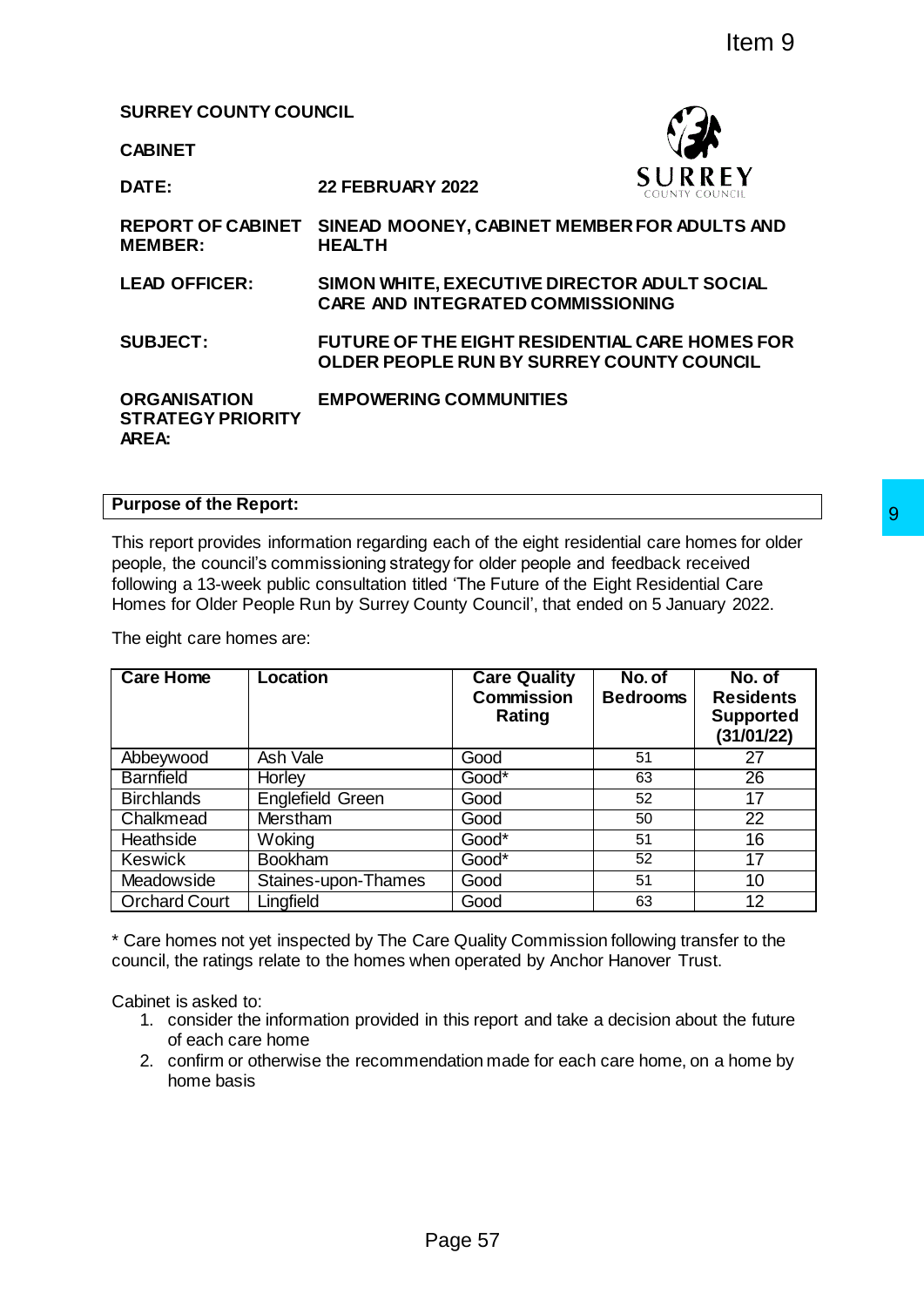### **Recommendations:**

That Cabinet confirm the option to be taken forward for each care home, on a home by home basis.

- 1. Abbeywood, Ash Vale
	- Option 1: Maintain and sustain Abbeywood and continue to meet building compliance standards
	- Option 2: Modernise and refurbish Abbeywood
	- Option 3: Support residents to move to an alternative care home and close Abbeywood
	- Other options raised in consultation
		- i. Informal enquiry from one independent care provider who wishes to expand their capacity in Surrey
		- ii. Explore opportunities with the NHS regarding potential future use of the site

#### **Recommendation:**

The council continue to operate Abbeywood while options are explored regarding development of the site for alternative adult social care services or a joint development with NHS/partners, accept that the building may need to close if large scale essential maintenance or development is required, and if no alternative developments are identified, Option 3 – support residents to move to an alternative care home and close Abbeywood. State essential maintenance or development<br>scale essential maintenance or development<br>developments are identified, Option 3 – sup-<br>care home and close Abbeywood.<br>2. Barnfield<br>•• Option 1: Maintain and sustain Barnfield<br>••

- 2. Barnfield, Horley
	- Option 1: Maintain and sustain Barnfield and continue to meet building compliance standards
	- Option 2: Modernise and refurbish Barnfield
	- Option 3: Support residents to move to an alternative care home and close Barnfield
	- Other options raised in consultation
		- i. Informal enquiry from one independent care provider who wishes to expand their capacity in Surrey
		- ii. Development of the site for alternative adult social care services

#### **Recommendation:**

Option 3 - that residents are supported to move to new care homes, Barnfield is closed and further investigation is undertaken to confirm if the site can be redeveloped for alternative adult social care services.

- 3. Birchlands, Englefield Green
	- Option 1: Maintain and sustain Birchlands and continue to meet building compliance standards
	- Option 2: Modernise and refurbish Birchlands
	- Option 3: Support residents to move to an alternative care home and close **Birchlands**
	- Other options raised in consultation
		- i. Informal enquiry from one independent care provider who wishes to expand their capacity in Surrey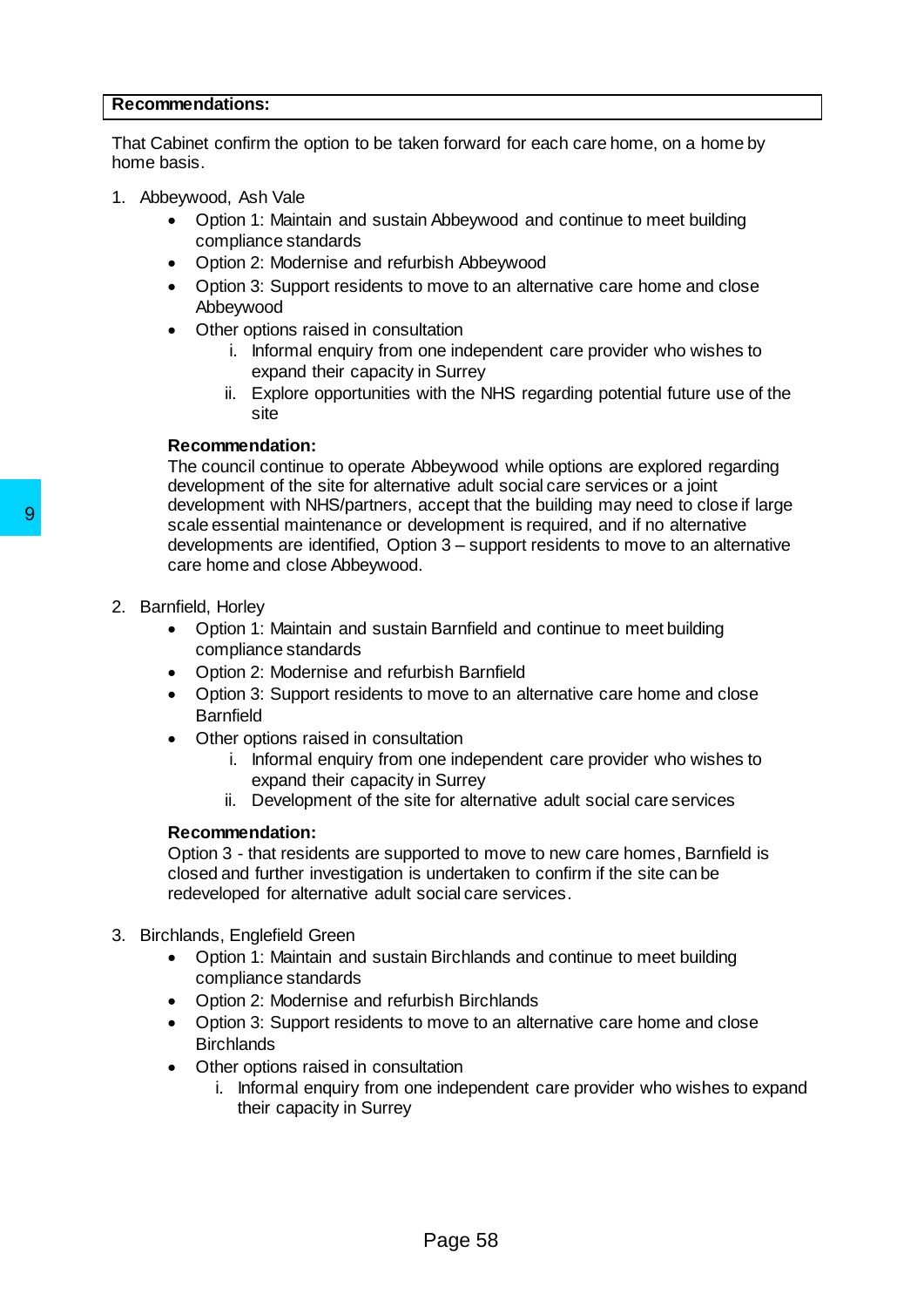Option 3 - that residents are supported to move to new care homes, Birchlands is closed and further investigation is undertaken to confirm if the site can be redeveloped for alternative adult social care services.

- 4. Chalkmead, Merstham
	- Option 1: Maintain and sustain Chalkmead and continue to meet building compliance standards
	- Option 2: Modernise and refurbish Chalkmead
	- Option 3: Support residents to move to an alternative care home and close Chalkmead
	- Other options raised in consultation
		- i. Informal enquiry from one independent care provider who wishes to expand their capacity in Surrey

## **Recommendation:**

Option - 3 that residents are supported to move to new care homes, Chalkmead is closed and further investigation is undertaken to confirm if the site can be redeveloped for alternative adult social care services.

- 5. Heathside, Woking
	- Option 1: Maintain and sustain some Heathside and continue to meet building compliance standards
	- Option 2: Modernise and refurbish Heathside
	- Option 3: Support residents to move to an alternative care home and close **Heathside**
	- Other options raised in consultation
		- i. Informal enquiry from one independent care provider who wishes to expand their capacity in Surrey

# **Recommendation:**

Option 3 - that residents are supported to move to new care homes, Heathside is closed and further investigation is undertaken to confirm if the site can be redeveloped for alternative adult social care services. If some Heathside and continue to meet building<br>
bish Heathside<br>
move to an alternative care home and close<br>
alternove to an alternative care homes, Heathside is<br>
no independent care provider who wishes to<br>
n Surrey<br>
orted

- 6. Keswick, Great Bookham
	- Option 1: Maintain and sustain Keswick and continue to meet building compliance standards
	- Option 2: Modernise and refurbish Keswick
	- Option 3: Support residents to move to an alternative care home and close Keswick
	- Other options raised in consultation
		- i. Informal enquiry from one independent care provider who wishes to expand their capacity in Surrey

## **Recommendation:**

Option 3 - that residents are supported to move to new care homes, Keswick is closed and further investigation is undertaken to confirm if the site can be redeveloped for alternative adult social care, community or NHS services.

- 7. Meadowside, Staines-upon-Thames
	- Option 1: Maintain and sustain Meadowside and continue to meet building compliance standards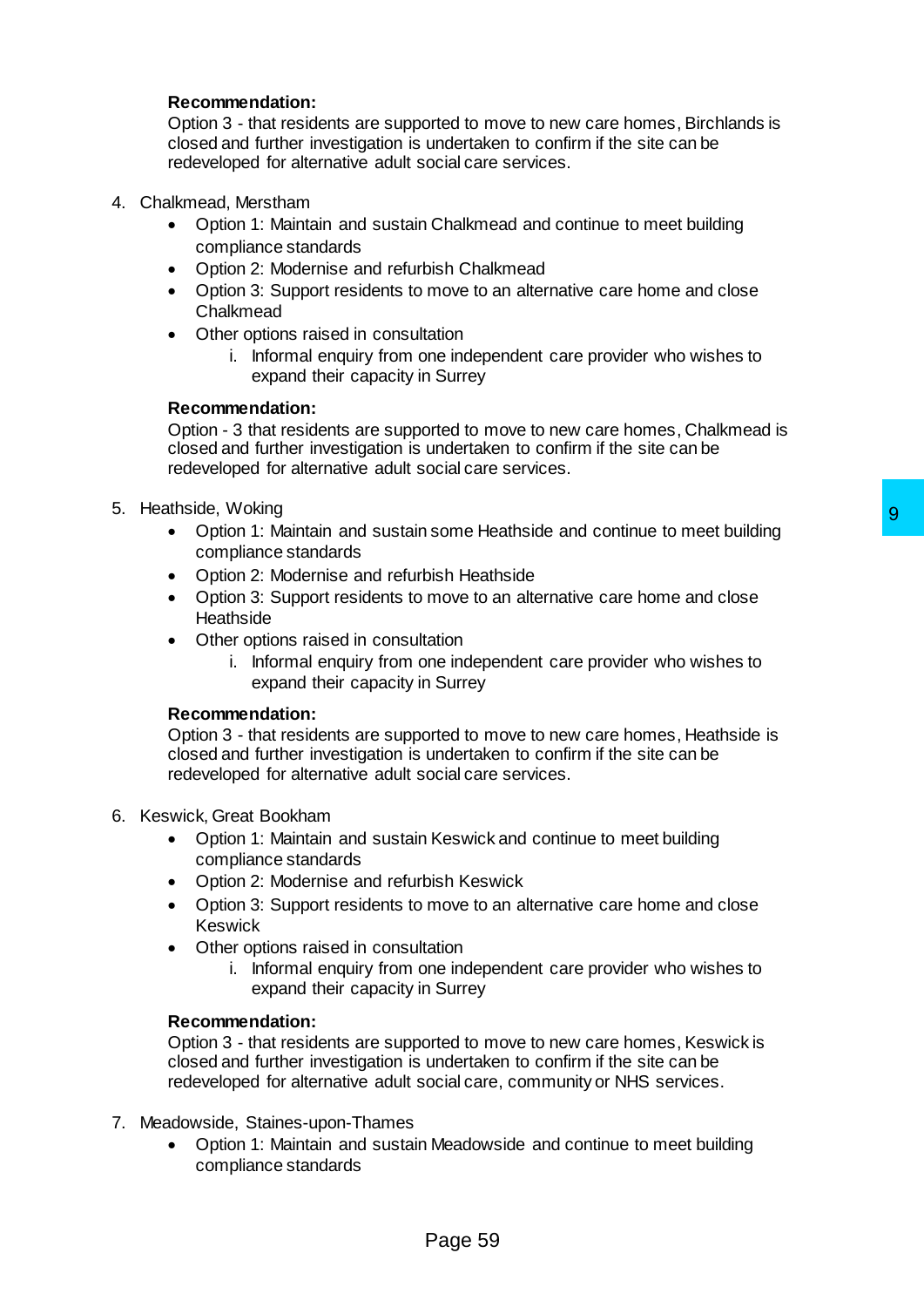- Option 2: Modernise and refurbish Meadowside
- Option 3: Support residents to move to an alternative care home and close **Meadowside**
- Other options raised in consultation
	- i. Informal enquiry from one independent care providers who wishes to expand their capacity in Surrey

# **Recommendation:**

Option 3 - that residents are supported to move to new care homes, Meadowside is closed and further investigation is undertaken to confirm if the site can be redeveloped for alternative adult social care services.

- 8. Orchard Court, Lingfield
	- Option 1: Maintain and sustain Orchard Court and continue to meet building compliance standards
	- Option 2: Modernise and refurbish Orchard Court
	- Option 3: Support residents to move to an alternative care home and close Orchard Court
	- Other options raised in consultation
		- i. Informal enquiry from one independent care provider who wishes to expand their capacity in Surrey
		- ii. Rebuild in the grounds and knock down the existing home
		- iii. Work with the neighbouring Lingfield GP Surgery to improve local amenities by creating a modern health centre and a 40 bedded care home on the existing sites.

## **Recommendation:**

Option 3 – support residents to move to an alternative care home and close Orchard Court and explore opportunities for developing the site for alternative adult social care services or a joint development in partnership with the NHS or other organisations.

It is also recommended that Cabinet agree the following:

- 9. That the responsibility for implementing the decisions agreed at this meeting is delegated to the Cabinet Member for Adult Social Care and Health in consultation with the Executive Director of Adult Social Care and Integrated Commissioning.
- 10. After considering all aspects of each recommendation and it is decided that more than one care home should close, a phased approach to care home closures will take place with a view for care home closures to be concluded by the end of 2024. Planning will recognise the need for a staff consultation and be supportive of resident and staff needs. Please note that the council will follow the good practice principles detailed below in the 'What Happens Next' section of this report and ensure comprehensive support is provided to residents, their families, advocates and staff. expand their capacity in Surrey<br>
ii. Rebuild in the grounds and knock<br>
iii. Work with the neighbouring Ling<br>
amentities by creating a modern l<br>
on the existing sites.<br> **Recommendation:**<br> **Page 60 9 9 9 9 9 9 9 9 9 9 9 9 9** 
	- 11. A principle that if the decision is taken to close any of the homes, the alternative use of any site will be prioritised in the context of Adult Social Care's Accommodation with Care & Support Strategy that has already been endorsed by Cabinet as a key priority. Should any of the sites be considered unsuitable for a new service as part of the Accommodation with Care & Support strategy, the options appraisal process (as set out in the Council's Asset and Place Strategy 2019) will be used to determine future use.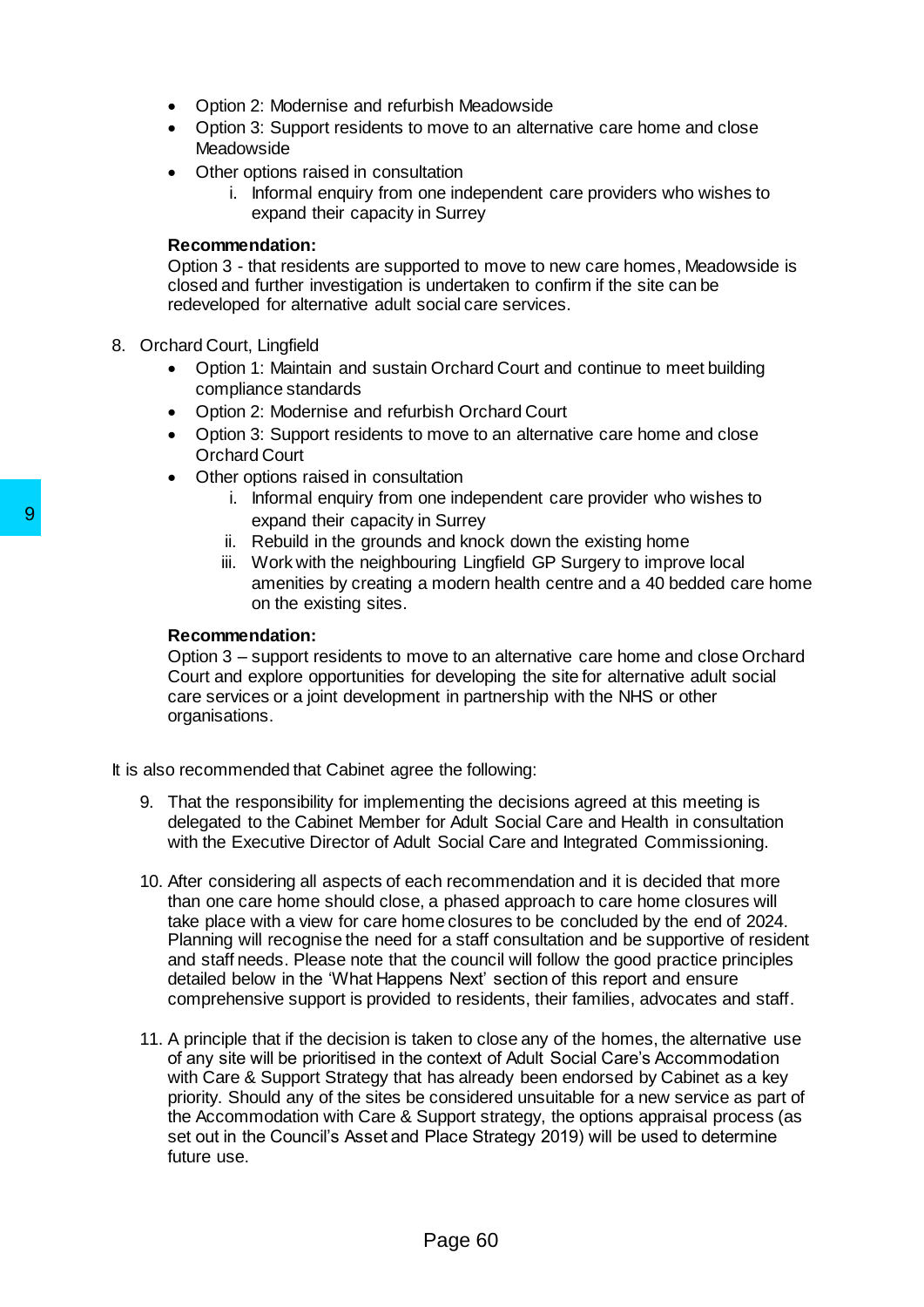12. Cabinet should note that there maybe a provider interested in vacant possession of one or more of the buildings and further discussion will take place regarding this which may necessitate an additional report coming back to cabinet in the future.

## **Reason for Recommendations:**

- 13. It is recognised that through the consultation process most people indicated a preference that the council modernise and refurbish the care homes. However when everything is taken into consideration; the challenges with the properties, best use of taxpayers money and the strategic aims of the council, we regret to say that we are recommending that care home residents are supported to move new homes and all eight care homes are closed before the end of 2024.
- 14. The council's Health and Wellbeing Strategy is based on a community vision for Surrey that describes what residents of Surrey and partners think Surrey should look like by 2030: By 2030 we want Surrey to be a uniquely special place where everyone has a great start to life, people live healthy and fulfilling lives, are enabled to achieve their full potential and contribute to their community, and no one is left behind.
- 15. The detail provided in this report provides evidence to suggest that the eight care homes are at the end of their natural life span and investing in the services will not provide environments that are fit for the future. Deciding to support care home residents to move to new care homes and then closing the care homes will enable to council to work with partners and invest in services, detailed in the next paragraph, that will empower older people in Surrey to lead physically and emotionally healthier lives and reach their potential. des evidence to suggest that the eight care nones and investing in the services will not provide<br>and investing in the services will not provide<br>D. Deciding to support care home residents to move<br>be care homes will enable t
- 16. The council:
	- a. is committed to working with NHS and private care providers to develop specialist facilities to support people who need intensive support and as Surrey's population grows and ages, appropriate care is available to support people who have complex care needs
	- b. is investing in more preventative services to help people stay healthy and happy in their local communities for longer
	- c. is committed to providing 725 apartments by 2030 in extra care housing, offering people their own front door with care and support always on hand
- 17. The council continues to help transform social care to enable people who do not need to be supported in a care home to lead independent lives and work with our partners to ensure that people with complex needs can receive care which is truly tailored to their needs.
- 18. The council's commissioning strategy for older people 2021-2030, recently approved by the council's Cabinet, aims to champion greater choice, quality and control for older people through:
	- a. meeting the increasing demand for care home placements offering personalised care for high and complex needs
	- b. helping to ensure that people eligible for social care support are offered the same standard of care as those who can afford to pay privately, reducing health inequalities
- 19. The eight care in-house homes run by the council are not best placed to meet the aspirations and commitments outlined above as they are operating towards the end of their economic life span and will require significant investment to maintain them over the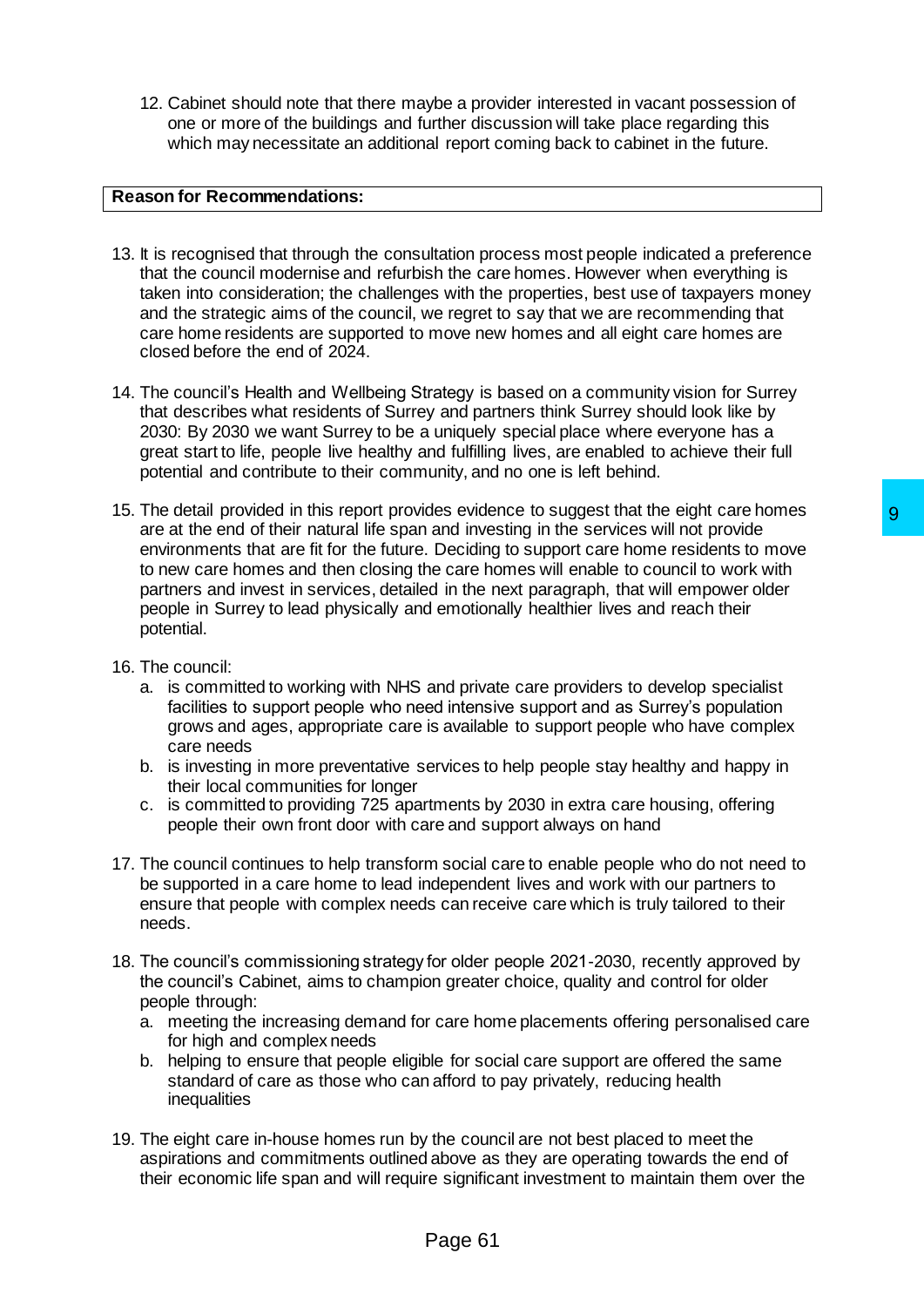coming years. Major investment is needed in all of the homes in some or all of the following areas:

- replacement of boiler and heating distribution system<br>• roof replacement
- roof replacement
- replacement of hot and cold-water systems
- kitchen refurbishment
- bathroom modernisation and updating
- replacement of flooring
- replacement of windows and doors
- updating electrical systems
- updating of lifts
- remodelling of open staircases in 6 of the 8 homes (to support people living with dementia)
- 20. Expectations of what a residential care service can provide have changed since the services were opened and the council's codesigned long-term commissioning intentions for services for older people focusses on supporting people to live in their own homes or extra care settings for as long as possible and access specialist residential care services if needed later in life.
- 21. Ongoing significant investment will be required to maintain or to make changes to the structure of each care home to ensure that:
	- a. a more dignified and safer environment, to live and work in, can be provided
	- b. each care home can continue to comply with building and other regulatory requirements.
- 22. The council's 2030 Net-Zero Strategy focuses on reducing scope 1 emissions (Green House Gas) and scope 2 emissions (production of energy used by a building) from buildings. It is estimated that the care homes currently contribute 1,371 tonnes CO2-eq emissions annually and decisions on the future of the care homes has the potential to impact on meeting targets.
- 23. It is considered that investment would be better made in supporting the development and use of modern services that can meet the aspirations of Surrey residents and are in line with council strategies.

## **Executive Summary:**

## **Background**

- 24. The eight care homes were built by Surrey County Council in the 1970s and early 1980s. Surrey County Council initially ran the homes before their management was transferred to Anchor Trust in the late 1990s on a long-term contact. The contract with Anchor Hanover Trust ended on 31 March 2019 and the council took back the responsibility for operating the care homes. Structure of each care home to ensure required<br>structure of each care home to ensure that:<br>a. a more dignified and safer environment, to ib.<br>b. each care home can continue to comply with<br>requirements.<br>Page 62 9 9 9 9 9 9 9
	- 25. All eight care homes provide residential care and short-term respite care. Two homes also provide day services. The number of people who are currently supported at each care home is provided on the front page of the report and at Annex 2.
	- 26. Anchor Hanover Trust currently operate nine care homes on behalf of the council and Care UK operate a further six. These contracts are due to end in 2027/28 and 2028/29 respectively. Planning for the end of both contracts is in place.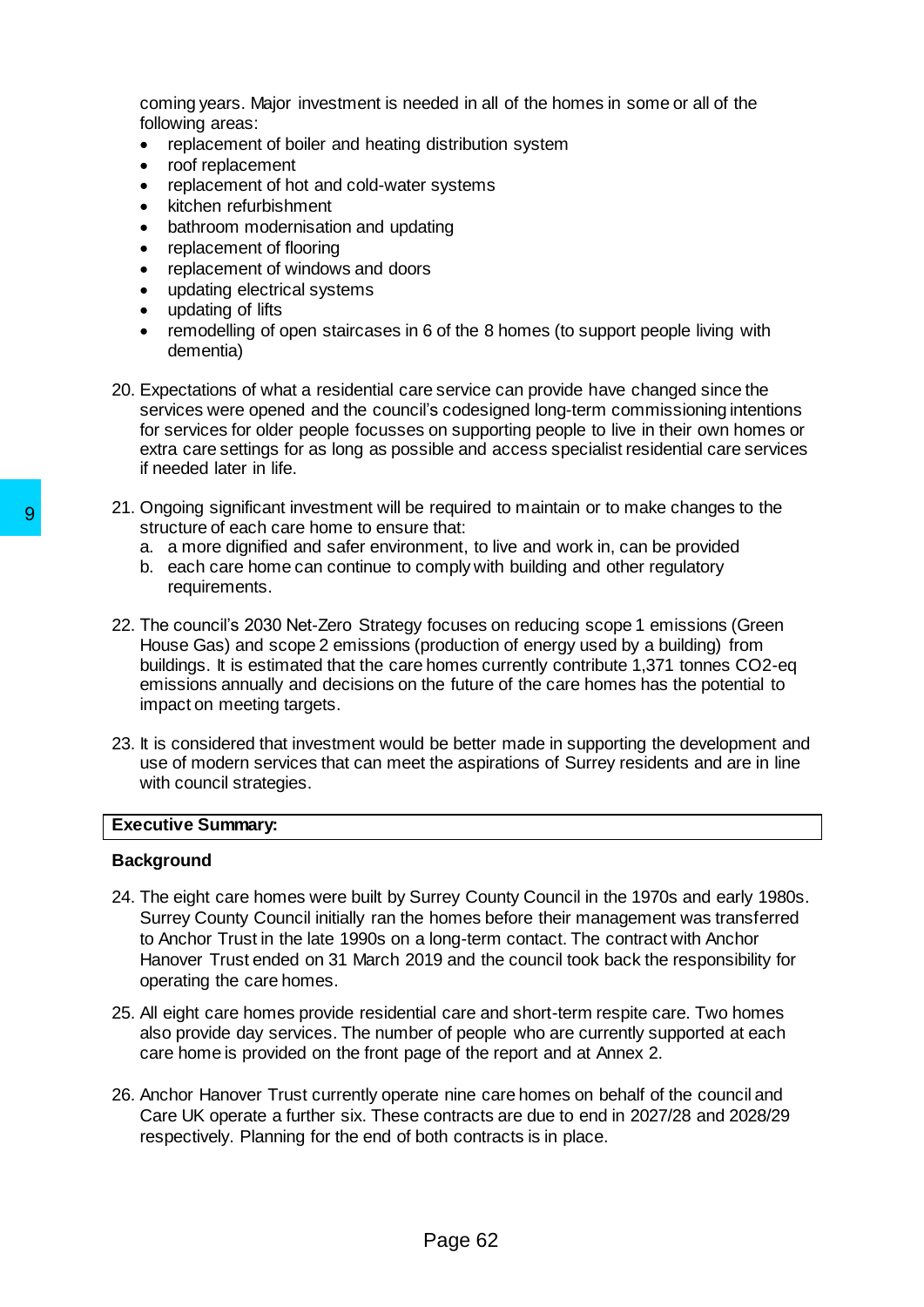- 27. Issues with the buildings were identified soon after transfer and it has been a difficult balance between operating the care homes with the risk of a major infrastructure failure in one or more of the buildings and the COVID-19 pandemic. The consultation about the future of the homes was delayed taking both factors into consideration. It is not known when the pandemic will end, and the council has a duty to plan and make investments that will best meet the future needs of older people in Surrey.
- 28. The challenges with each of the buildings means that the infrastructure could potentially fail at any time and it is therefore important that we plan for closures rather than having to respond in a crisis and the significant impact that this would have on the wellbeing of residents, families and staff.

# **Land and Property**

- 29. Since taking back the care homes from Anchor Hanover Trust it became apparent that the condition of each of the buildings is of concern. The council therefore commissioned independent property surveyors, Savills, to undertake building surveys for each care home. The building surveys identified key issues regarding the design and condition of the buildings and can be found here: [The Future of the Eight Residential Care Homes for](https://www.surreysays.co.uk/adult-social-care-and-public-health/op-draft/)  [Older People Run by Surrey County Council -](https://www.surreysays.co.uk/adult-social-care-and-public-health/op-draft/) Surrey County Council - Citizen Space [\(surreysays.co.uk\)](https://www.surreysays.co.uk/adult-social-care-and-public-health/op-draft/)
- 30. The building surveys also considered the costs of demolishing and rebuilding each home. This option was not considered in the public consultation as the sites are not large enough to build a care home of a similar size that will provide the same services that are offered currently and meet modern expectations. It should be noted that some sites may be appropriate for building new smaller specialised services.
- 31. When built, the homes met the needs and expectations of the time. It is now a challenge to accommodate additional equipment, such as hoists or other mobility aids that many people need to safely get in and out of bed or move around the building as some of the bedrooms are small. Only 25 of 433 bedrooms (available in two of the eight care homes) have ensuite facilities. 408 bedrooms across the eight care homes lack access to ensuite facilities meaning bathrooms and toilets are shared by the people living in that area of the home. Many people today prefer having their own en-suite facilities, as these afford greater privacy and dignity. The council's aim is to provide an environment where people living in a care home live in comfort and in a home where the design of the building, with support from staff, ensures privacy and dignity is maintained. <sup>9</sup><br>the costs of demolishing and rebuilding each<br>in the public consultation as the sites are not large<br>lar size that will provide the same services that are<br>pectations. It should be noted that some sites may<br>er specialised
- 32. Since running the homes it has also become evident that shared facilities present more of a challenge when managing the control of infections such as norovirus, flu and COVID-19.
- 33. The building condition surveys concluded that each building is reaching an age where operating costs are higher due to wear and tear with the potential for failure of the buildings' infrastructure and equipment. The maintenance or repair of the buildings would be a considerable cost to Surrey County Council. Such investment would not represent value for money, as the expenditure would simply maintain services that do not meet modern day standards of care for complex needs and are therefore not fit for the future.

## **Investing in services for Older People**

34. The council is committed to developing modern fit for purpose accommodation settings to support people with adult social care needs and set out in 2019 an ambitious programme to develop services in its Accommodation with Care and Support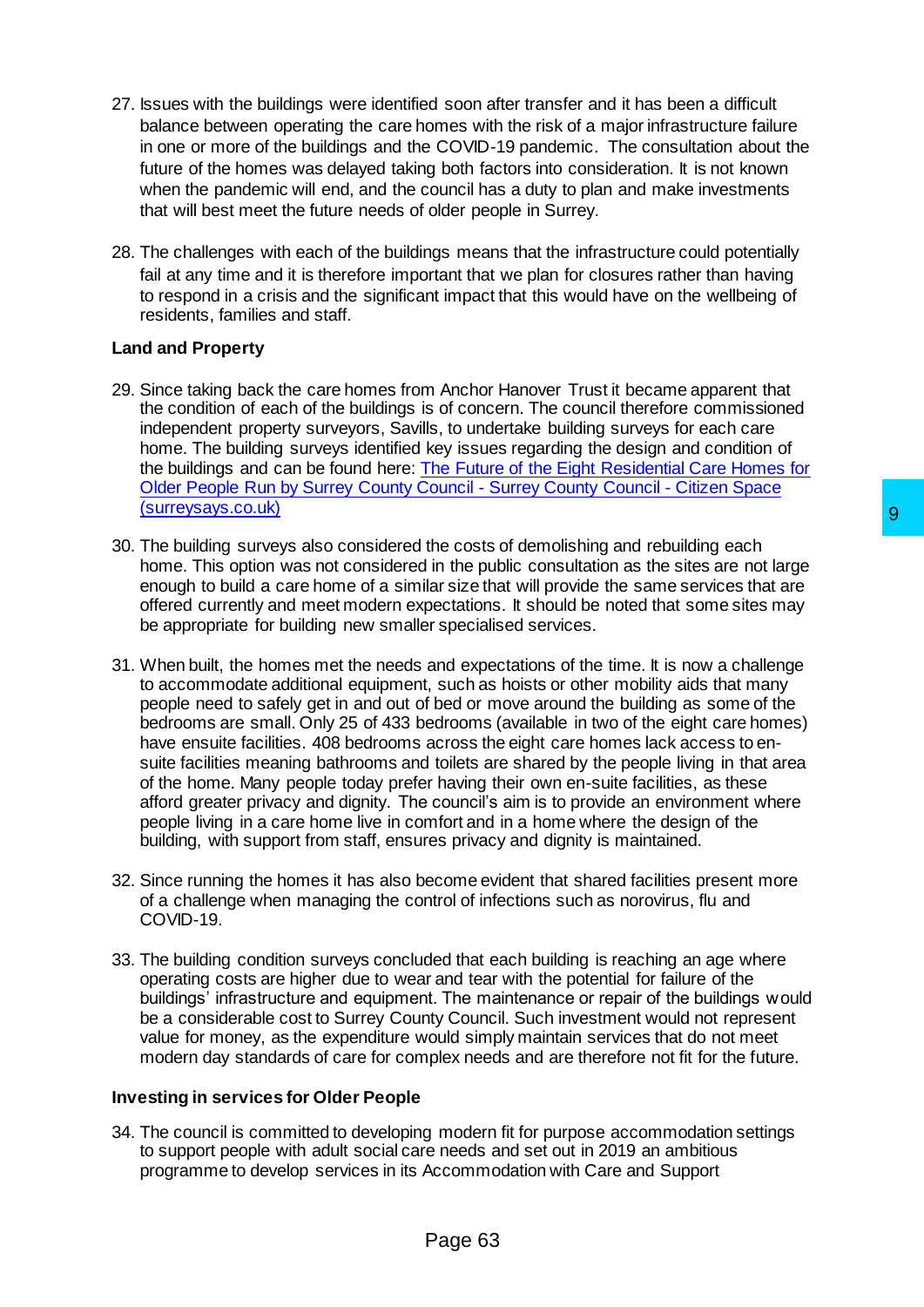strategy. This includes developing 725 units of extra care housing and 500 units of supported independent living accommodation for people with a learning disability or autism and supported independent living for people who need support to manage their mental health. The council is also working in partnership with the NHS to consider the need for specialist care settings for people with dementia and more complex needs to support the local health and social care system including the hospital discharge pathway. Cabinet is committed to progressing this ambitious agenda and therefore will ensure that any of the in-house homes sites that are closed are considered and prioritised for the potential to use to fulfil the objectives of the Accommodation with Care and Support strategy and to deliver the strategic priorities for our local social care and health system.

- 35. Cabinet considered and approved the council's long-term vision for the commissioning of care and support for older people living in Surrey in November 2021, see Annex 3. A key message from the codesign of the strategy was that the council continues to work closely with residents of Surrey, independent care providers, the NHS and other strategic partners to help shape the social care market of the future.
- 36. 85% of nursing and residential care beds in Surrey are purchased privately by individuals and their families. The remaining 15% are purchased by the council to meet the care needs of people that the council supports. Services purchased by the council are purchased through block contract arrangements or in negotiation with care providers.
- 37. Feedback from Surrey residents when codesigning the commissioning strategy was that they want to remain at home as long as possible. Since the COVID-19 pandemic, the number of people being supported in their own home has increased significantly. Of new services provided to older people between April and September 2021, 55% of residents were supported to live in their own home, 26% moved to homes providing nursing care, 13% were supported by services providing residential dementia care and 6% of people moved to care homes providing low level residential care. See Annex 3, Annex B for more detail. 9<br>
Purchased through block contract arrangements<br>
37. Feedback from Surrey residents when codesign<br>
they want to remain at home as long as possible<br>
number of people being supported in their own<br>
services provided to older
	- 38. As part of monitoring the services information providing the reasons why people were not able to or chose not to move into care homes run by the council has been collected since the eight care homes transferred back to the council in 2019. It should be noted that all care homes have been impacted by the pandemic and many have been closed to new admissions at times because of COVID-19 outbreaks.
	- 39. Further information on referrals and reasons why an in-house care home was not deemed appropriate is provided in Annex 3, Annex C. In summary, a total of 170 people considered in-house services and went on to be supported by independent sector care providers. The top three reasons for a person not moving into an in-house service were:
		- decision made by the care home as physical care needs were too high: risk of falls or had nursing care needs (64)
		- decision made by the care home as behavioural needs were too high: verbal, physical or antisocial (42)
		- decision made by the person or family due to personal compatibility with the home or the home environment or location was not suitable (26)

(It should be noted that care homes registered with the Care Quality Commission have a legal duty to assess and only accept residents whose needs they can safely meet)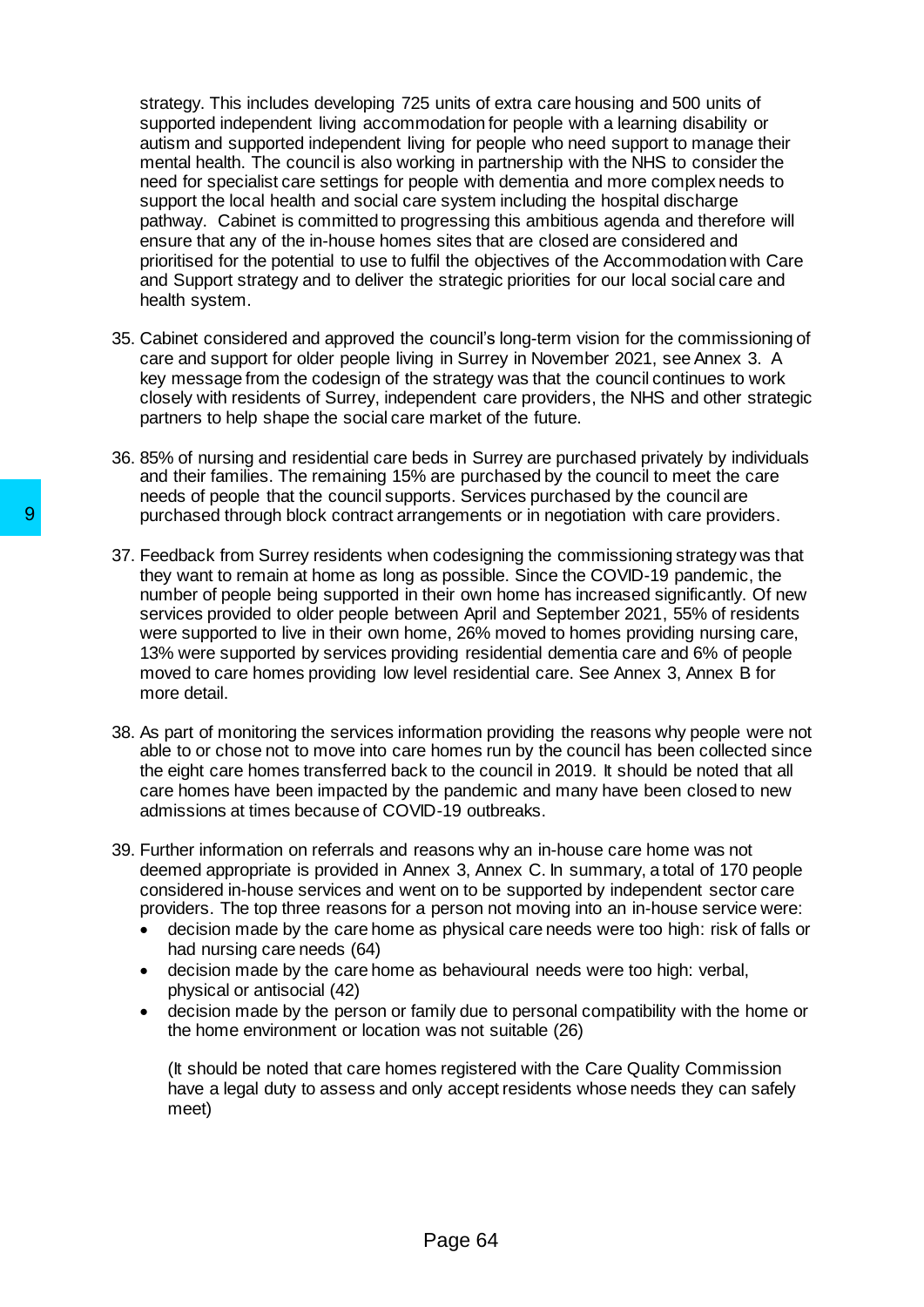- 40. Where an in-house care home was not considered to be appropriate because of dementia care needs, people generally moved to care homes that were smaller (approx. 26 beds).
- 41. It is recognised that some people will still need support in residential care homes, nursing homes and specialist services. There are currently 406 registered care and nursing homes in Surrey, offering a total of 11,599 registered beds. As of 10 November 2021, Surrey County Council commissioned a total of 2268 residential and nursing beds in the county, just under 20% of all registered beds. There is a lot more capacity available in the Surrey care home market and, in addition to the extra care and specialist services, it is anticipated that there will be sufficient care choices for older people in Surrey. Surrey County Council also has a block contract of 293 beds for residential dementia care across seven homes with a private sector provider. There is capacity available in these homes and it is not envisaged that there will be shortage of places across the county.
- 42. Across the county there is an increased requirement for more provision to support specialist care needs in nursing and residential care.
- 43. The council is committed to investing in services for older people, making sure that investment is made in the best possible way. The council is already investing in extra care apartments with support staff always on hand.

### **Consultation:**

- 44. A public consultation entitled 'The Future of the Eight Residential Care Homes for Older People Run by Surrey County Council', accessible via Surrey Says, took place between 11 October 2021 and 5 January 2022.
- 45. Details of briefings and meetings undertaken as part of the consultation are provided at Annex 4. Below is a brief summary:
	- One-to-one conversations with residents were conducted by staff in the care homes where residents had capacity to discuss
	- Residents were also invited to complete an on-line or paper questionnaires
	- A group of residents at Meadowside requested a meeting and some residents attended a meeting with staff at Barnfield
	- Meetings with Relatives by phone, on-line and in person (group and individual meetings) took place. The on-line meetings allowed relatives living too far away to attend in person (including several in other countries) to engage in the consultation. 50 relatives attended 11 group briefings
	- A further three follow up meetings were held and attended by five individuals
	- Nine one-to-one meetings were held with relatives or advocates
- Two meetings were held with staff groups at each of the care homes, one of these meetings was virtual. The first eight meetings were attended by 138 staff and five staff attended virtual briefings. In six of the eight homes a second meeting was held. In two homes, Abbeywood and Chalkmead, the second meeting took the form of staff drop-in sessions ays on hand.<br>
The complete transformation of the Eight Residential Care Homes for Older<br>
The accessible via Surrey Says, took place between<br>
traken as part of the consultation are provided at<br>
residents were conducted by s
	- Meetings with other stakeholders including the Care Quality Commission, Healthwatch Surrey, Union representatives, Dementia Strategy Action Board
	- Other stakeholders who were advised of the consultation included health partners, local district and borough councils, local Members of Parliament and key contacts identified by each care home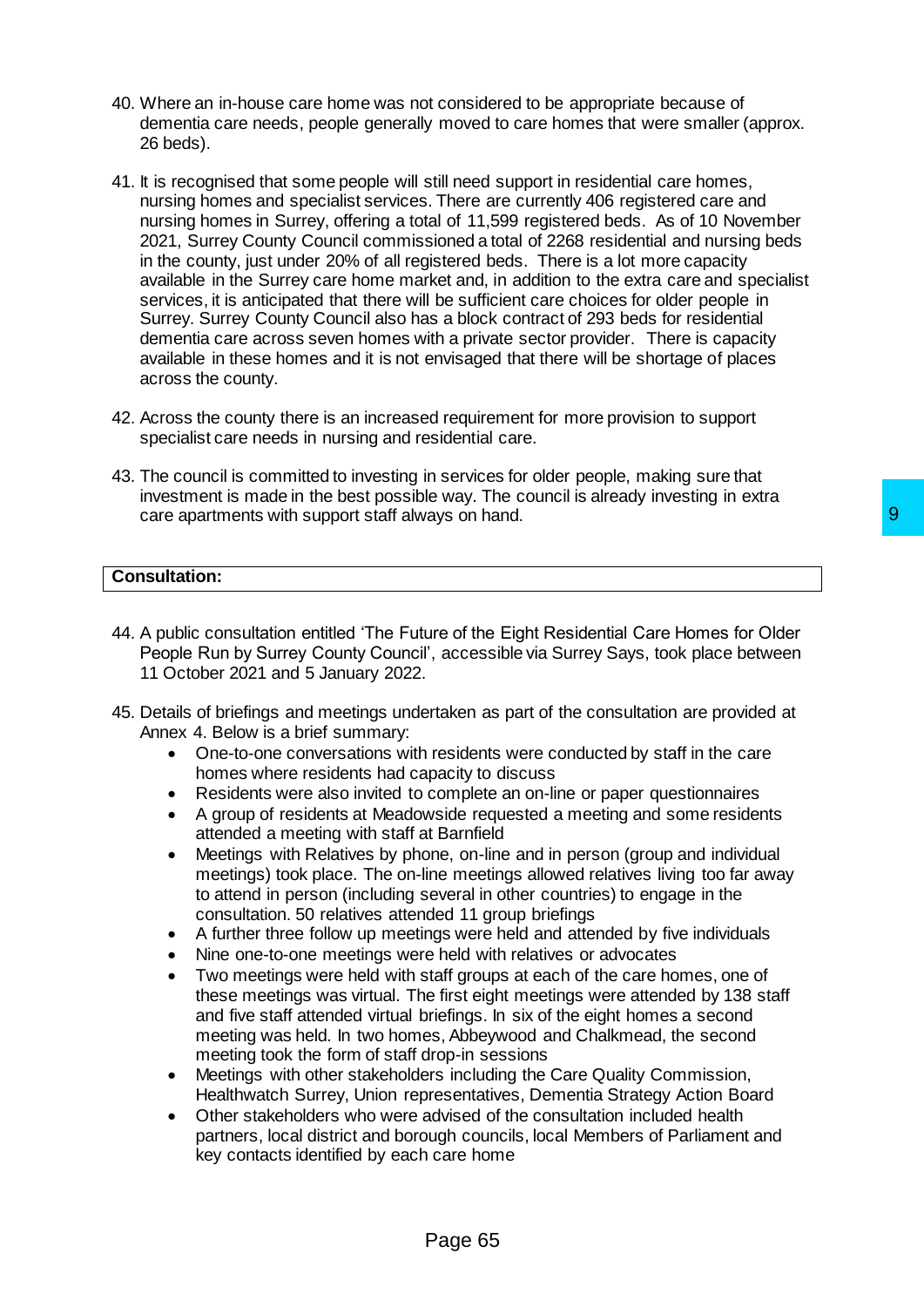- 46. The consultation outlined why the council was consulting at this time, provided information on each of the care homes and asked people to complete a survey. (see link in Paragraph 5. above for detail).
- 47. The aims of the consultation were to:
	- a. provide information about the care homes
	- b. listen to people's views on the following options:
		- i. Option 1: Maintain and sustain some or all of the eight residential care homes and continue to meet building compliance standards
		- ii. Option 2: Modernise and refurbish some or all of the eight residential care homes for older people owned and operated by the council
		- iii. Option 3: Support residents to move to an alternative care home and close one or more of the residential care homes
	- c. consider any other options proposed as part of the consultation
- 48. To ensure a full response could be made, residents who requested support to complete the survey where helped by staff\*, independent advocates and their next of kin were involved in conversations where requested. Feedback was also received via face to face meetings in small groups or as individuals, video meetings and email responses.
	- \* following clear guidance to ensure the view of the resident was recorded

# **Consultation Feedback**

- 49. The council's Response to the Consultation (Annex 5) summarises feedback received regarding each care home is available here: [The Future of the Eight Residential Care](https://www.surreysays.co.uk/adult-social-care-and-public-health/op-draft/)  [Homes for Older People Run by Surrey County Council -](https://www.surreysays.co.uk/adult-social-care-and-public-health/op-draft/) Surrey County Council - Citizen [Space \(surreysays.co.uk\)](https://www.surreysays.co.uk/adult-social-care-and-public-health/op-draft/) <sup>1</sup> following clear guidance to ensure the view of<br>
19 The council's Response to the Consultation (An<br>
19 The council's Response to the Consultation (An<br>
19 Theres for Older People Run by Surrey County<br>
50. 325 survey resp
	- 50. 325 survey responses were received via Surrey Says or in paper format. A further 31 questions and queries were received via email, letter or telephone from individuals or organisations.
	- 51. Most people who responded favoured Option 2 (modernising the care homes). There was also was a high level of support for Option 1 (maintaining and continuing to run the homes). Option 3 (closing the care homes) was the least favoured. Annex 5, Section 3.1.3 provides a breakdown of responses.
	- 52. The 10 areas that were commented on most were:
		- d. The negative outcomes for residents (338)
		- e. Future demand and care at home not suitable for all (136)
		- f. Support for Option 2 modernise and refurbish the care homes (111)
		- g. Buildings and facilities require improvement (86)
		- h. The quality of the care provided now (70)
		- i. Finance/Investment in the care homes (65)
		- j. Support for Option 1 maintain and continue to operate the care homes (61)
		- k. Data provided with the consultation (62)
		- l. Council agenda/management of the care homes (43)
		- m. The negative outcomes for families (33)
	- 53. Questions that were raised in the consultation were responded to by the team working on the consultation, with input from other council departments through a series of Frequently Ask Questions. These were updated and circulated at points in the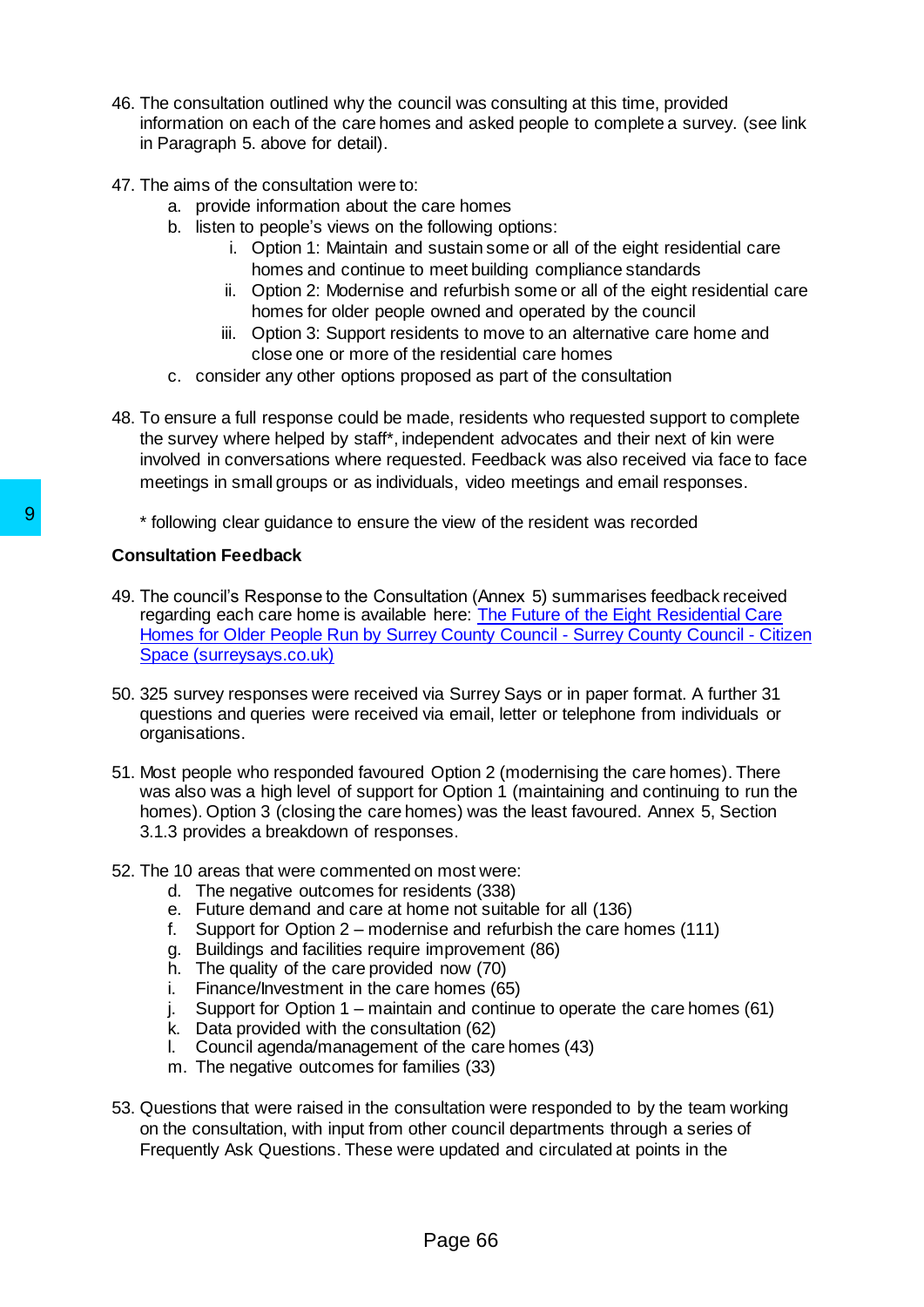consultation with a final update to answer questions that were asked towards the end of the consultation process. (Annexes 6A to 6F)

### **Member Engagement**

- 54. The Executive Director Adult Social Care and Integrated Commissioning, in discussion with the Cabinet Member for Adults and Health took the delegated decision on 28 September 2021, to publicly consult on the future of the in-house residential care homes for older people.
- 55. The Cabinet Member for Adults and Health emailed to details of the consultation to all county councillors on 15 October 2021.
- 56. The Adults and Heath Select Committee reviewed the Evaluate In-house Services programme on 14 January 2022 and the Chair and Vice Chair of the Committee were further briefed by The Cabinet Member for Adults and Health and Executive Director Adult Social Care and Integrated Commissioning.
- 57. The Cabinet Member for Adults and Health provided an update to Full Council on 18 January 2022.
- 58. The Cabinet Member for Adults and Health liaised closely with the following members who have a care home located in their Division; Abbeywood, Ash Vale: Carla Morson, Barnfield, Horley: Jordan Beech, Birchlands, Englefield Green: Marisa Heath, Heathside, Woking South East: Liz Bowes, Keswick, Great Bookham: Clare Curran, Orchard Court, Lingfield: Lesley Steeds. lealth liaised closely with the following members<br>
Division; Abbeywood, Ash Vale: Carla Morson,<br>
Division; Abbeywood, Ash Vale: Carla Morson,<br>
hlands, Englefield Green: Marisa Heath, Heathside,<br>
cick, Great Bookham: Clare
- 59. Responses to questions raised in the consultation were provided to councillors Paul Deach, Sinead Mooney, Carla Morson, Lesley Steed and Fiona White.
- 60. All Surrey MP's were advised of the consultation and responses were received from Angela Richardson (Guildford) and Dr Ben Spencer (Runnymede and Weybridge).

#### **Risk Management and Implications:**

- 61. The key risks associated with each of the three options are broadly similar for each of the eight care homes as detailed in Annex 7. To summarise:
	- 1. Option 1: Maintain and sustain some or all of the eight residential care homes and continue to meet building compliance standards:
		- A residents' dignity may not always be maintained as non sex specific toilets and shared bathing facilities continue to be used
		- Infection control continues to be more challenging to manage because of shared toilets and bathing facilities
		- Investment is made in buildings that are not of a standard expected of a modern care home
		- Continued investment will not support the council to deliver its commissioning intentions as the facilities and layout of the care homes will not enable people with specialised care and support needs to be supported
		- Due to their age, the care homes will continue to deteriorate and require increasing investment as the likelihood of the building infrastructure failing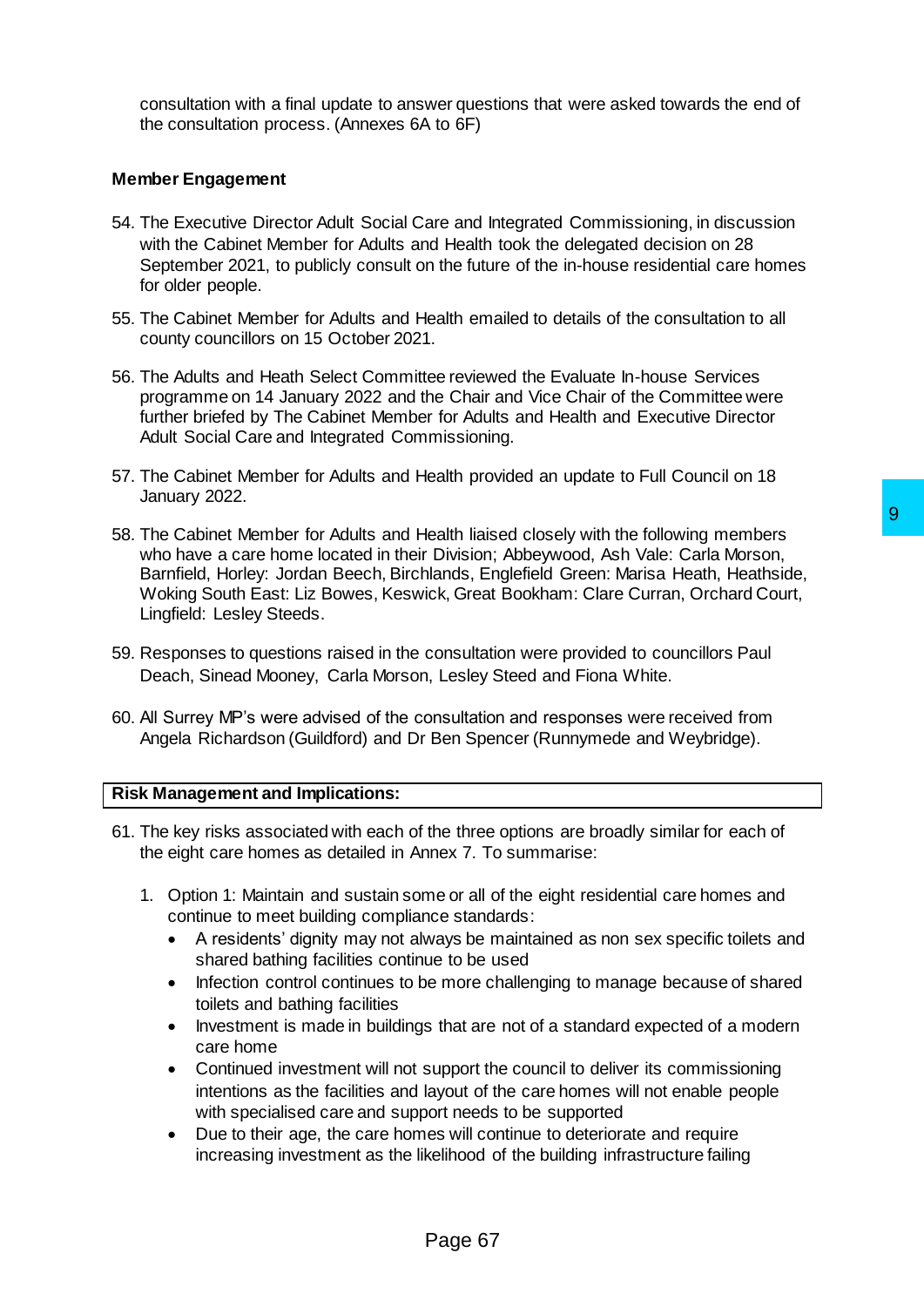increases. The money required to maintain services in these homes could be better spent on commissioning placements in modern care home facilities

- Due to a combination of the issues listed above, the number of people who decline an offer to move into one of the eight care homes or who cannot be cared for due to the nature of their care needs may increase. However, as set out in the more detail in the Part 2 report, even with low level occupancy it is not possible to significantly reduce the running costs of the homes. Low occupancy combined with buying placements externally therefore creates significant financial pressures on the Adult Social Care budget.
- *2.* Option 2: Modernise and refurbish some or all of the eight residential care homes for older people owned and operated by the council:
	- Modernising the care homes may provide ensuite facilities through a reduction in the number bedrooms by one third. Bedroom sizes could only be increased by a further reduction in the number of bedrooms in each care home. It would be a challenge for the care homes to be able to support people with complex care and support needs unless the bedrooms are made bigger
	- Modernisation as presented may not bring the care home environments up to a standard required to support people with complex care needs
- Providing ensuite facilities would reduce the number of bedrooms in each care home. Less residents could be supported, and operational costs would very likely increase to a level that costs the taxpayer more to maintain than commissioning care from the independent sector. However, there is the potential for them to become specialised services following adaptions and modernisation e.g. for people living with dementia 9<br>
Providing ensuite facilities would reduce<br>
home. Less residents could be supporte<br>
increase to a level that costs the taxpay<br>
care from the independent sector. Howe<br>
become specialised services following a<br>
addressed<br>
C
	- The ageing building infrastructure and potential failure of it may not be fully addressed
	- Current residents may be required to move to a new care home while building alterations take place
	- Residents and staff working in the care home will be disrupted by building works if alterations are carried out with residents continuing to live on site
	- Staff redundancies may still be required and there would certainly be considerable disruption and additional expenditure that could be better invested elsewhere if buildings are required to close, in part or in full
	- 3. Option 3: Support residents to move to an alternative care home and close one or more of the residential care homes:
		- Existing residents will experience the anxiety such as moving to a new care home. (Adult Social Care is experienced in supporting people through significant life changes
		- An extensive 'resident centred' support plan would be put in place to support a move that minimises the risk and impact to the resident and their families)
		- Respite care services provided at all eight homes will no longer be available impacting on people who currently use or may have expected to access these services in the future
		- Day care service provision at Barnfield (Horley) and Keswick (Bookham) will no longer be provided and will require existing day care uses to be supported to find alternative services if still required. These services have not been offered since April 2020 due to COVID-19 and people may have accessed alternative services
		- Residents paying the full cost of their care home fees may incur higher costs if the cost of living in a new care home was more expensive. The council's aim will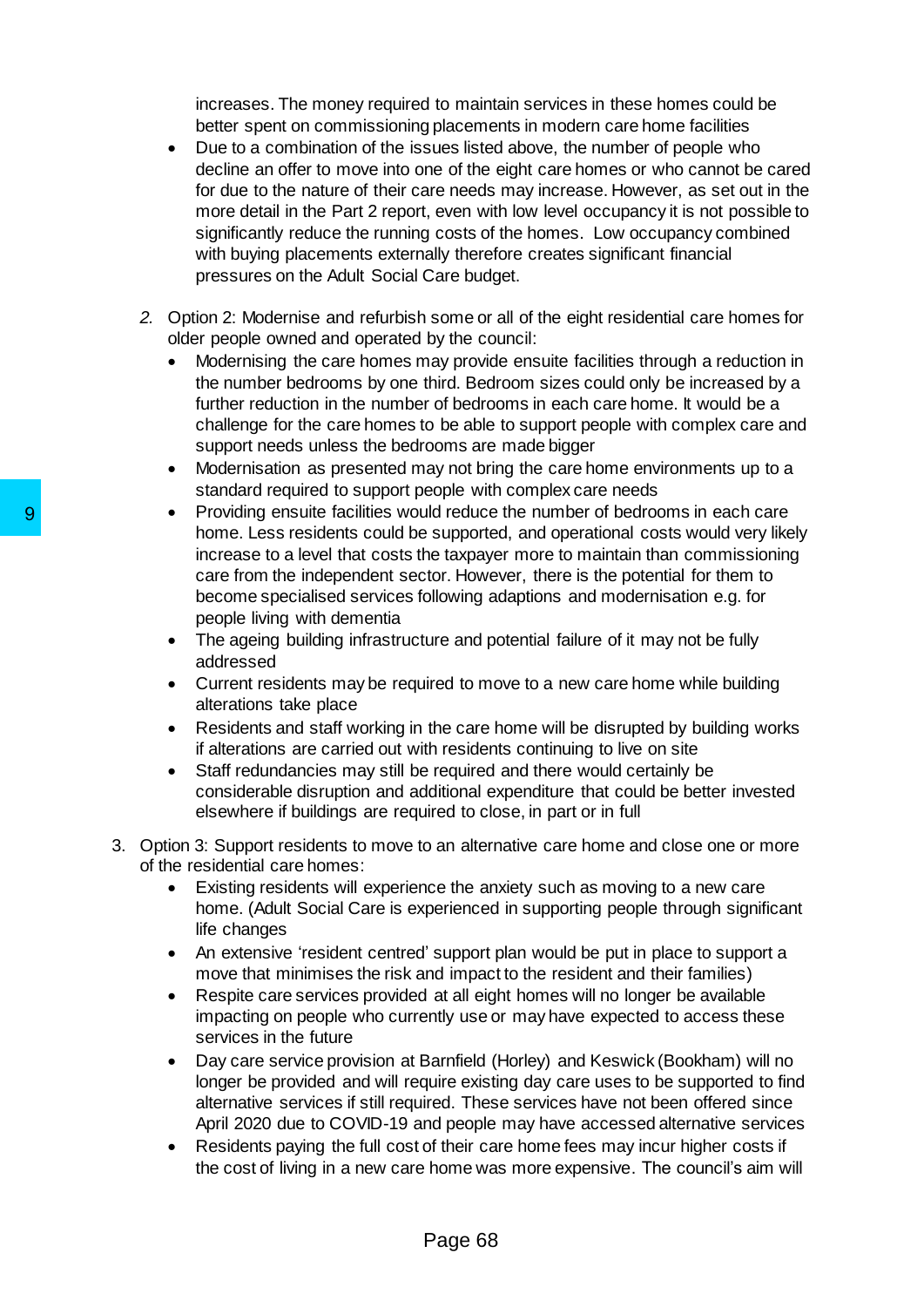be to support residents who are paying full cost of their care home fees to find an alternative home at or close to an equivalent rate that is currently paid

 Some staff redundancies would be expected as there are insufficient vacancies across the council that would be considered suitable alternative roles for all the staff to be redeployed into

# **Financial and Value for Money Implications:**

- 62. All eight care homes are operating with a higher than usual vacancy rate. Prior to COVID-19 in 2019/20 the average occupancy rate was 84%. The service has adhered to Government guidance regarding COVID-19 and all eight homes have not been able to admit new residents for periods because of COVID-19 'outbreak' situations that have occurred since March 2020. It was also agreed that all care homes would not admit residents requiring long term care from the point the 13-week public consultation on the future of the care homes was being planned. Both factors have led to the in-house older people homes running at an occupancy of 40% on average since April 2021. Despite the low occupancy levels, the cost of running the homes has increased from the 2019/20 pre pandemic position. This is causing a significant pressure on the Adult Social Care budget, as it means that placements that would otherwise be accommodated in-house have been placed in external care homes. The estimated cost of this in financial year 2021/22 is £8m. It is evident therefore that the council cannot continue to bear this level of financial pressure, and so a decision to either continue to operate the homes and increase occupancy as far as this is possible or close the homes is urgently required.
- 63. Clearly, lower occupancy levels due to not taking new long-term admissions during COVID-19 and the consultation period has had an added pressure on the Adult Social Care budget. However, even at 90% occupancy it is more expensive to operate the in-house homes than the cost of purchasing older people residential care from independent care providers, noting that as outlined earlier in this report the facilities do not meet modern care home standards. Further details of the actual weekly cost of each home compared to rates paid to the external market are shown in Part 2 of this report due to commercial sensitivity. As of 7 January 2022, there were 21 full cost paying residents within the eight older people homes, an annual income of £1m. ontinue to bear this level of financial pressure, and<br>operate the homes and increase occupancy as far<br>nes is urgently required.<br>Le to not taking new long-term admissions during<br>incided has had an added pressure on the Adul
- 64. The current financial position of operating the homes, demonstrates the acute need to act as soon as possible to reduce these cost pressures. The Medium-Term Financial Strategy includes savings of £10.1m over the period 2022-25 in relation to the in-house older people homes, and these savings are dependent on a cabinet decision in relation to the future of the homes. Should the homes close then there will be subsequent revenue savings on the operating costs of the homes. Should they continue to operate then the aim would be to increase occupancy levels which will enable savings on external placement costs, although as set out below there would be challenges in significantly increasing occupancy.
- 65.Although it would be possible to reduce the extent of the current financial pressures and deliver some of the MTFS savings in the short term by continuing to operate the homes, increasing occupancy and therefore reducing the additional "double running" costs of buying care home placements externally whilst at the same time operating the in-house homes, this would only be a temporary measure. It is unlikely to be possible to increase occupancy to the previous budgeted assumption of 90%, and even if this was possible for a short period, the cost of running the homes would still very likely remain above the cost of externally commissioned care home placements. Even with refurbishment, the homes would continue to fall behind modern care home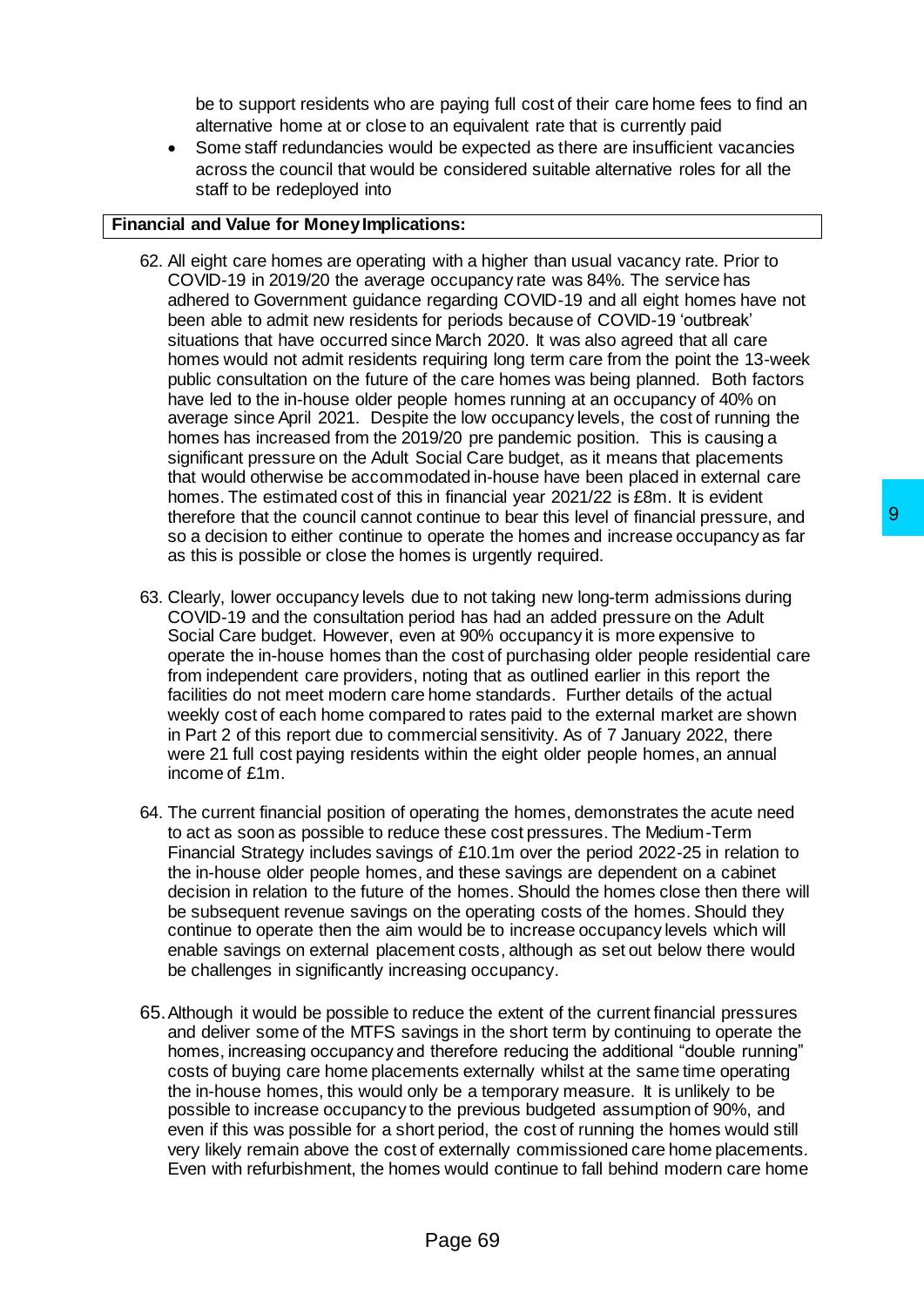standards meaning occupancy would likely fall to low levels, thus increasing financial pressures on already constrained Adult Social Care resources. As such, the best value for money decision in the medium to long term would be to close the homes and invest funding in purchasing care in facilities that meet the modern-day care standards for people with complex needs.

### **Section 151 Officer Commentary:**

- 66. Although significant progress has been made over the last twelve months to improve the council's financial position, the medium-term financial outlook beyond 2021/22 remains uncertain. The public health crisis has resulted in increased costs which may not be fully funded. With uncertainty about the ongoing impact of this and no clarity on the extent to which both central and local funding sources might be affected in the medium term, our working assumption is that financial resources will continue to be constrained, as they have been for the majority of the past decade. This places an onus on the council to continue to consider issues of financial sustainability as a priority in order to ensure stable provision of services in the medium term.
- 67. As such, the Section 151 Officer supports the recommendation for each home set out in this report. This will enable delivery of the efficiencies set out in the council's Medium-Term Financial Strategy (MTFS) in relation to the older people in-house homes. This will also ensure that the council's constrained resources are invested more appropriately to meet the needs of older people in Surrey in line with the council's commissioning strategy for older people.

# **Legal Implications – Monitoring Officer:**

- 68. Save for where there is a specific statutory requirement (which is not present in this case), there is a clear expectation in public law that a council will carry out a public consultation whenever it is considering making any significant changes to service provision. This is especially important where it is proposed that a service is withdrawn or reduced. The options referred to within this report were the subject of consultation during the period 11 October 2021 and 5<sup>th</sup> January 2022. Care was taken to ensure that the consultation material was presented in an accessible format that could be understood by potential consultees. In addition, officers from Adult Social Care offered individual meetings to residents and families and there were a number of meetings with groups of residents. Medium-Term Financial Strategy (MTFS) in<br>
homes. This will also ensure that the counce<br>
more appropriately to meet the needs of old<br>
council's commissioning strategy for older p<br> **Legal Implications – Monitoring Officer:**<br>
	- 69. In order to assist Cabinet Members to take the outcome of the consultation process into account when reaching their decisions, the individual responses have been summarised in the body of this report and further information is appended at Annex 5. In considering the recommendations in this report Members must give due regard to the outcome of the consultation and conscientiously take these matters into account when making their final decisions.
	- 70. The public sector equality duty also applies to the decisions that Members are being asked to make. Section 149 Equality Act 2010 requires them to have due regard to the need to:
		- eliminate discrimination, harassment, victimisation and any other conduct that is prohibited under the Act;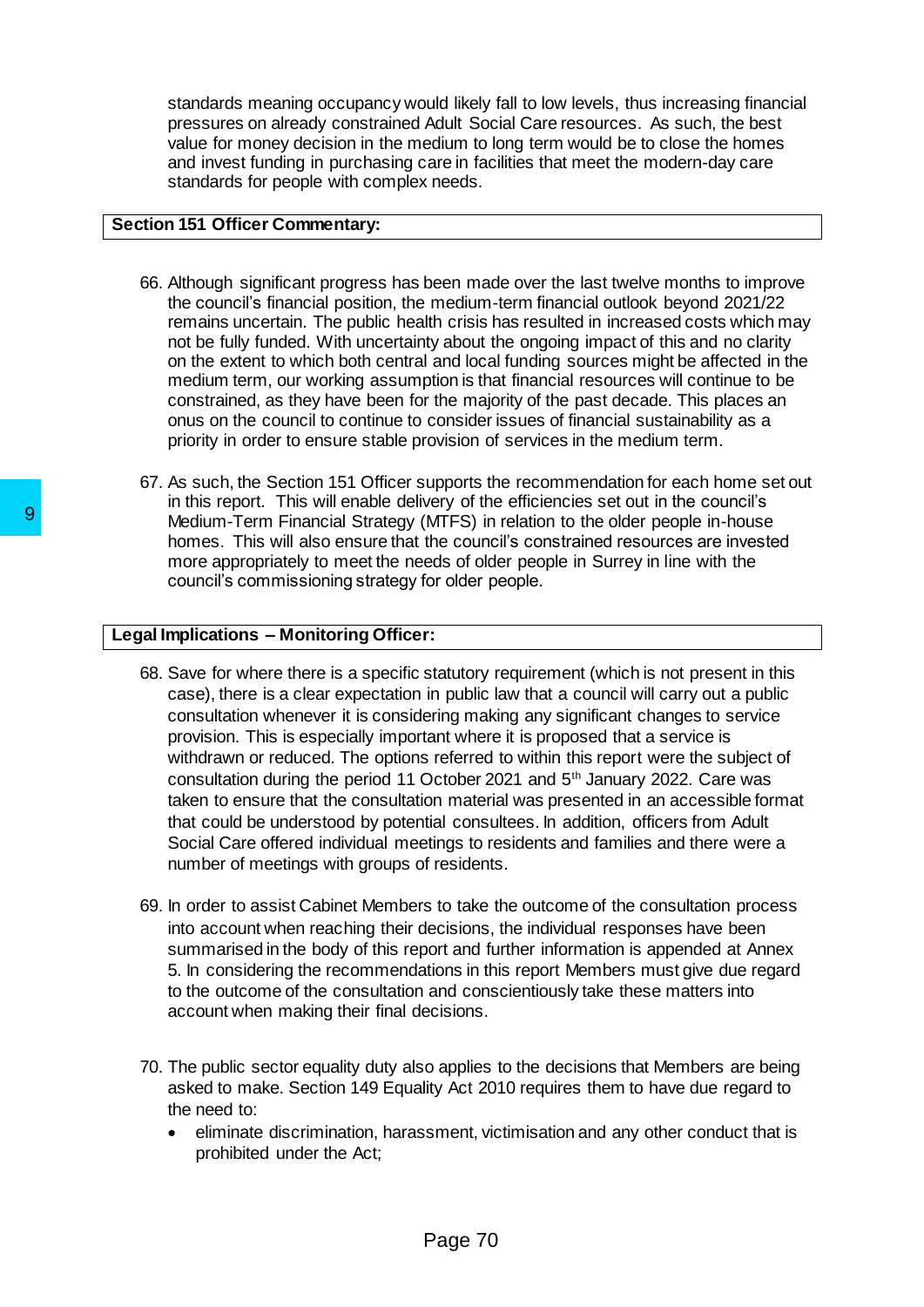- advance equality of opportunity between persons who share a relevant protected characteristic and persons who do not share it and
- foster good relations between persons who share a protected relevant characteristic and persons who do not share it.

An Equality Impact Assessment (EIA) has been completed and can be found within Annex 8. Members must read the EIA and take its findings into account when reaching their decisions. Members should note that negative impacts have been identified and they will need to take account of these and the mitigating actions that have been highlighted.

71. Article 8 Human Rights Act protects an individual's right to respect for private and family life. The implementation of the recommendations in this report will impact residents Article 8 rights. However, this right may be lawfully limited having regard to the fair balance that has to be struck between the interests of individuals and the community as a whole. If they accept recommendations to close any of the homes, Members must be satisfied that a better use of public resources can be achieved.

### **Equalities and Diversity:**

- 72. An Equalities Impact Assessment covering the three options consulted on is provided at Annex 8*.* Key points to note are that when the EIA was completed:
- Resident Information
	- a. The care homes provide services to people living in all district and borough council areas across Surrey
	- b. 165 residents lived in the eight homes as at 20 December 2021
	- c. 89% of care home residents are aged 75 or over,19% are aged over 95
	- d. 100% of residents require support with personal care, and it is thought that 82% live with memory or cognition issues
	- e. 92% of residents consider themselves to be of white ethnicity
	- f. 53% of residents consider their religion to be Christian and a further 37% did not associate with a religion or is unknown
	- g. 73% of residents are female and 27% are male
- Workforce information
	- a. 453 staff are employed across the eight care homes
	- b. 42% are aged over 50
	- c. Less than 1% have declared a disability
	- d. 15% are recorded as being from an ethnic minority group
	- e. 80% have not stated their religion or preferred not to say
	- f. 86% of staff are female and 14% are male
	- g. Most of the workforce live close to the care home they work in and 40% are considered to work part time

## **Other Implications:**

73. As such, the Section 151 Officer supports the recommendation for each home set out in this report. This will enable delivery of the efficiencies budgeted in the council's Medium-Term Financial Strategy (MTFS) in relation to the older people inhouse homes. This will also ensure that the council's constrained resources are invested more appropriately into the future to meet the needs of older people in Surrey in line with the council's commissioning strategy for older people. that when the EIA was completed:<br>
that when the EIA was completed:<br>
that when the EIA was completed:<br>
that when the PIA was completed:<br>
they ight homes as at 20 December 2021<br>
is are aged 75 or over, 19% are aged over 95<br>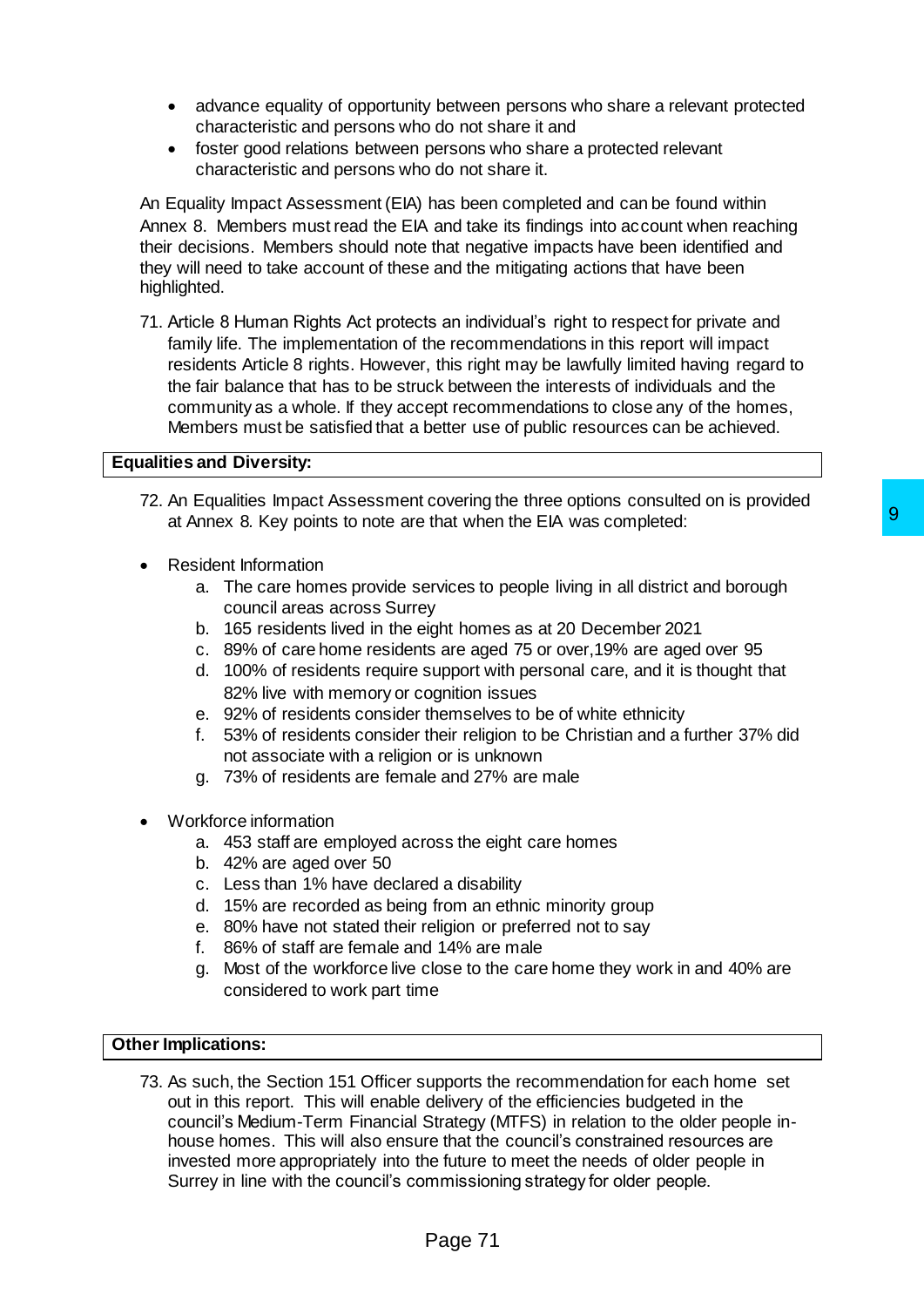| Area assessed:                                                                                                                                                            | <b>Direct Implications:</b>                                                                                                                                                                                                                                                                                                                             |  |  |
|---------------------------------------------------------------------------------------------------------------------------------------------------------------------------|---------------------------------------------------------------------------------------------------------------------------------------------------------------------------------------------------------------------------------------------------------------------------------------------------------------------------------------------------------|--|--|
| Corporate Parenting/Looked After<br>Children                                                                                                                              | No direct implications identified                                                                                                                                                                                                                                                                                                                       |  |  |
| Safeguarding responsibilities for<br>vulnerable children and adults                                                                                                       | No direct implications identified                                                                                                                                                                                                                                                                                                                       |  |  |
| Environmental sustainability                                                                                                                                              | No direct implications identified                                                                                                                                                                                                                                                                                                                       |  |  |
| Compliance against net-zero emissions<br>and<br>climate<br>target<br>future<br>compatibility/resilience                                                                   | The council's 2030 Net-Zero Strategy<br>focuses on reducing scope 1 and 2<br>emissions. Decisions on these care<br>homes will have a great impact on<br>meeting targets.                                                                                                                                                                                |  |  |
|                                                                                                                                                                           | It is estimated that the care homes<br>currently contribute 1,371 tonnes CO2-<br>eq emissions annually to SCC's scope 1<br>and $2$ .                                                                                                                                                                                                                    |  |  |
|                                                                                                                                                                           | Impacts of decisions:                                                                                                                                                                                                                                                                                                                                   |  |  |
|                                                                                                                                                                           | Maintain, Refurbish or Remodelling :<br>work needs to focus on improving<br>energy efficiency and ensure low carbon<br>heating solutions are selected. The<br>works should also add measures to<br>ensure resilience of the property to<br>future climate risks e.g. temperature<br>changes, flooding etc. and reduce risks<br>to vulnerable residents. |  |  |
|                                                                                                                                                                           | Closing the care homes:<br>ideally,<br>alternative homes should meet high<br>energy efficiency standards and future<br>proofed against risks encountered<br>because of climate change.                                                                                                                                                                  |  |  |
| <b>Public Health</b>                                                                                                                                                      | No direct implications identified                                                                                                                                                                                                                                                                                                                       |  |  |
| <b>What Happens Next:</b>                                                                                                                                                 |                                                                                                                                                                                                                                                                                                                                                         |  |  |
| 74. The decisions taken by cabinet will be communicated to all residents, their families<br>staff and all other stakeholders who indicated they would like to be updated. |                                                                                                                                                                                                                                                                                                                                                         |  |  |
| 75. If a decision is taken to close one or more care homes:                                                                                                               |                                                                                                                                                                                                                                                                                                                                                         |  |  |
| relation to each service (Annex 9)<br>٠                                                                                                                                   | ASC will initiate the council's Care Provider Support and Intervention Protocol in<br>Adult Social Care will use its significant experience of supporting residents, their<br>families and staff when individuals have needed to move to a new care setting, for                                                                                        |  |  |
| Page 72                                                                                                                                                                   |                                                                                                                                                                                                                                                                                                                                                         |  |  |

# **What Happens Next:**

- ASC will initiate the council's Care Provider Support and Intervention Protocol in relation to each service (Annex 9)
- Adult Social Care will use its significant experience of supporting residents, their families and staff when individuals have needed to move to a new care setting, for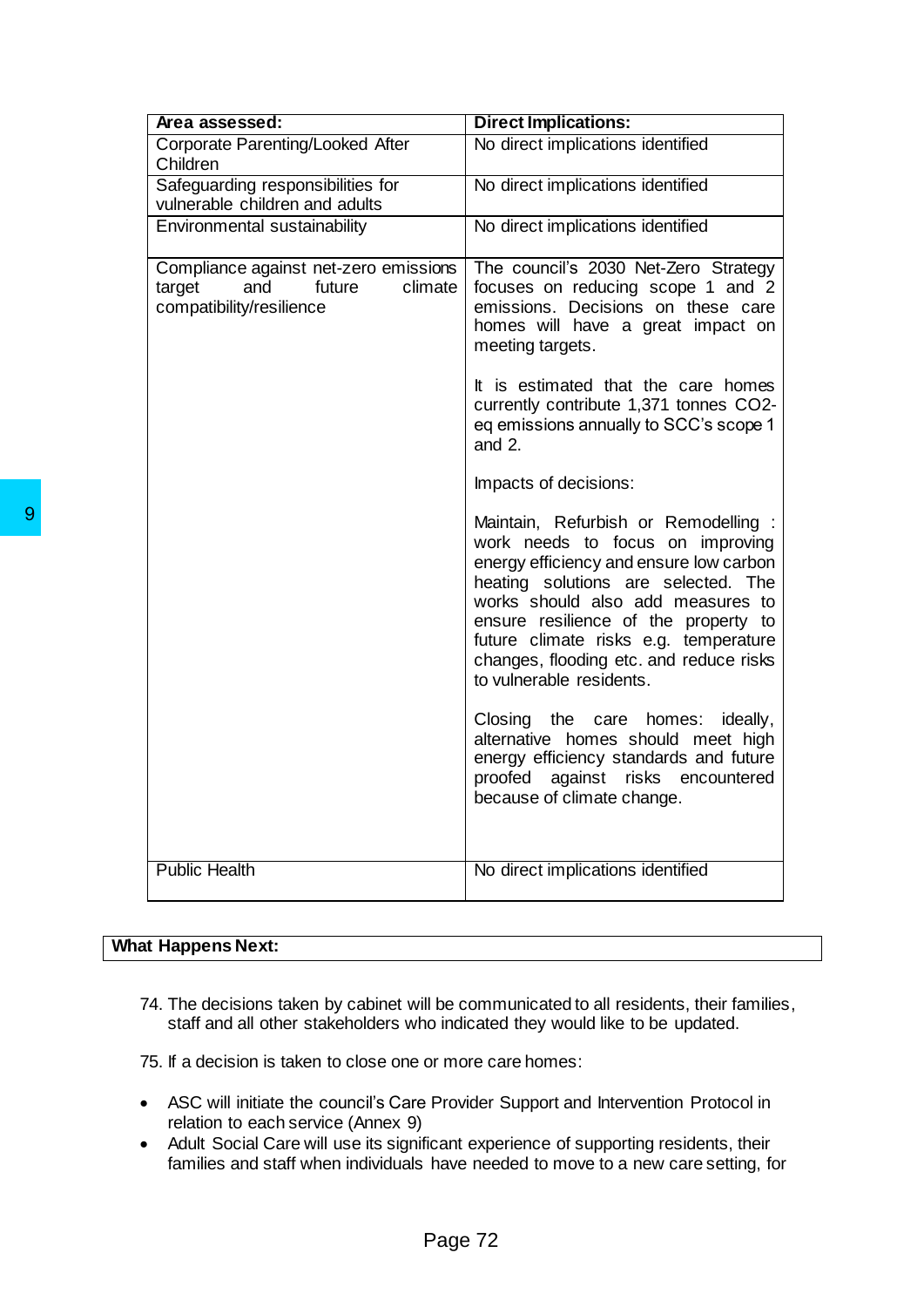example from a care home to a nursing home or where services have closed in the past.

- Residents and families will be at the centre of discussions.
- Staff in adult social care will make themselves available to support families and care home residents to make informed decisions.
- Advocates will be arranged to support discussions were needed.
- Staff in the care homes will also work closely with residents, their families and new care providers; facilitating visits to potential new homes where appropriate and developing 'move packs' to support a seamless transition.
- Discussions and decisions will be overseen by a board that will ensure a personcentred approach is taken with residents, their families, advocates and others who may hold Power of Attorney. The council will also support people to move closer to their families, including those who may wish to move outside of Surrey or would like to consider any of the new developments in extra care that are being supported by the council.
- 76. Staff in the council's care homes will also have dedicated HR support allocated to minimise the impact of any decisions and help staff to be redeployed into other roles within adult social care or the wider council. The service will also work closely with trade unions.
- 77. The Service and Adult Social Care will follow the applicable principles outlined in the following good practice guide [Quick guide: Managing Care Home Closures](https://www.nhs.uk/NHSEngland/keogh-review/Documents/quick-guides/1577_QuickGuide-CareHomes_9.pdf)  [\(www.nhs.uk\)](https://www.nhs.uk/NHSEngland/keogh-review/Documents/quick-guides/1577_QuickGuide-CareHomes_9.pdf)
- The needs of people using services must be at the heart of everything we do
- Choice, dignity, compassion and respect People using services should have their choices supported, and they should be placed at the centre of the process and kept safe throughout. They, their families, carers and representatives, should be treated with dignity and compassion at all times and have their rights respected. will follow the applicable principles outlined in the<br>
Social control of the section of the section of the section of the section of the section of the process and sepect - People using services should have their<br>
se must
- Safeguarding Safety and the best interests of residents should be at the forefront of all decisions taken and, where possible, residents should be supported to choose where they move to.
- Confidentiality Data about people should be handled in line with Caldicott principles
- In the best interests of residents, all partners need to know what to do and to work effectively together
- Communication is key
- 78. A report outlining actions and timescales for taking forward each decision agreed by cabinet will be provided to the Lead Member for Adult Social Care and Public Health and the Executive Director for Adult Social Care and Integrated Commissioning for their review and agreement.
- 79. Adult Social Care monitor the capacity in the independent care home market on a regular basis and will continue to monitor capacity and to support planning based on Cabinet decisions.

---------------------------------------------------------------------------------------------------------------------------

**Report Author:** Chris Weatherley-Hastings, Area Director Adult Social Care Service Delivery Tel: 01372832257.

## **Consulted:**

A full list of people consulted on this issue can be found at Annex 4.